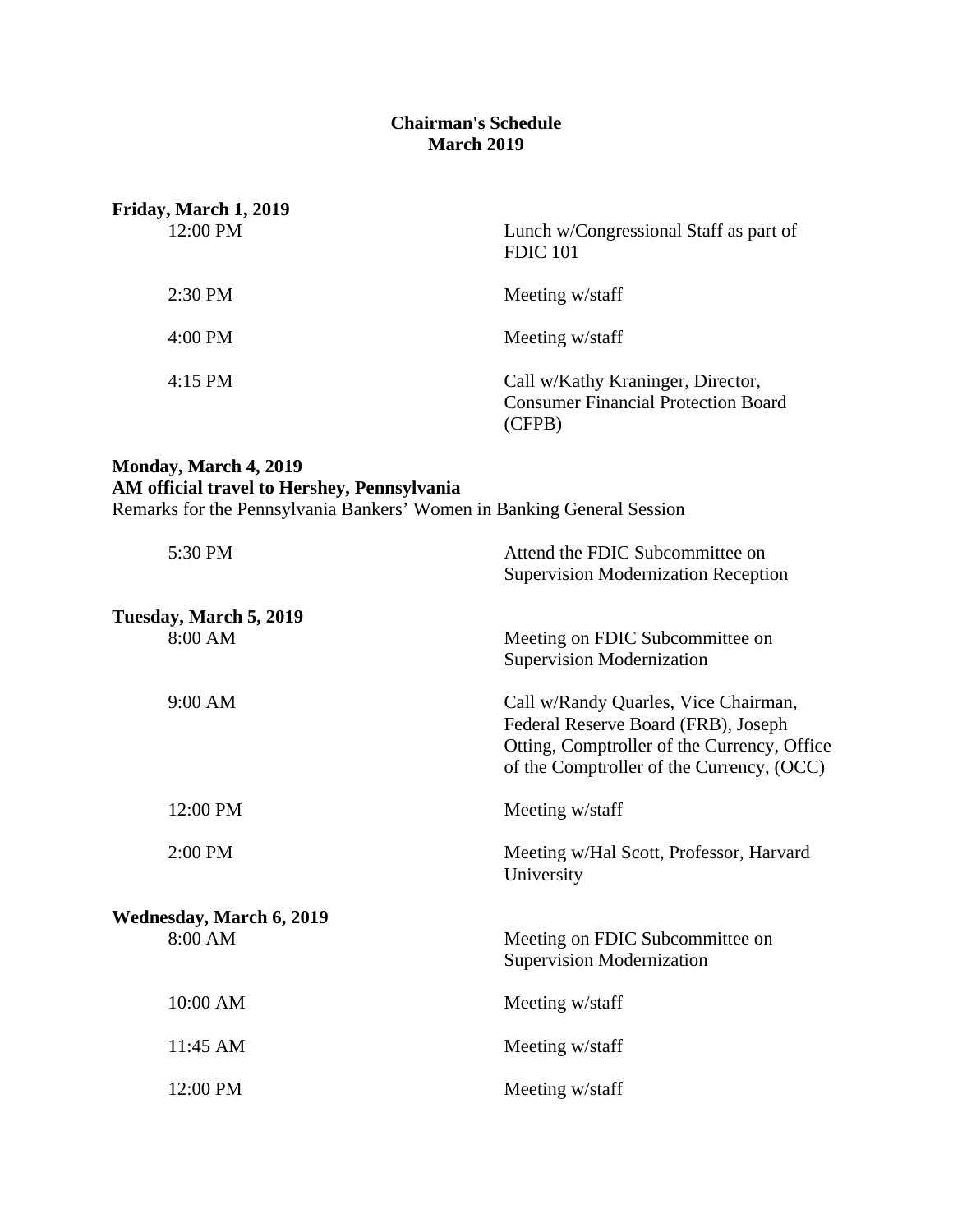| 12:30 PM                      | Lunch w/staff                                                                                                      |
|-------------------------------|--------------------------------------------------------------------------------------------------------------------|
| 2:00 PM                       | <b>Financial Stability Oversight Council</b><br>(FSOC) Principals' Meeting                                         |
| Thursday, March 7, 2019       |                                                                                                                    |
| 10:00 AM                      | Meeting w/staff                                                                                                    |
| 2:00 PM                       | Meeting w/Dominik Mjartan, President &<br>CEO, South Carolina Community Bank                                       |
| 3:30 PM                       | Call w/staff                                                                                                       |
| Friday, March 8, 2019         |                                                                                                                    |
| 10:30 AM                      | Meeting w/staff                                                                                                    |
| 11:30 AM                      | Meeting w/staff                                                                                                    |
| 12:00 PM                      | Meeting w/staff                                                                                                    |
| 1:00 PM                       | Meeting w/staff                                                                                                    |
| <b>Monday, March 11, 2019</b> |                                                                                                                    |
| 10:30 AM                      | Meeting w/staff                                                                                                    |
| 11:00 AM                      | Call w/Randy Quarles, Vice Chairman, FRB                                                                           |
| 12:30 PM                      | Lunch w/Craig Phillips, US Treasury                                                                                |
| 2:30 PM                       | Meeting w/Institute of International Bankers<br>(IIB) Conference                                                   |
| 4:00 PM                       | Meeting w/Banking Committee Republican<br><b>Senators and Federal Regulators</b><br>Dirksen Senate Office Building |

## **Tuesday, March 12, 2019 AM Official Travel: New York, New York**

Meeting with David McKay, CEO, Royal Banker of Canada and Remarks for the Royal Bank of Canada, Capital Markets Financial Institutions Conference

| $4:00$ PM | President's Working Group (PWG) |
|-----------|---------------------------------|
|           | U.S. Treasury                   |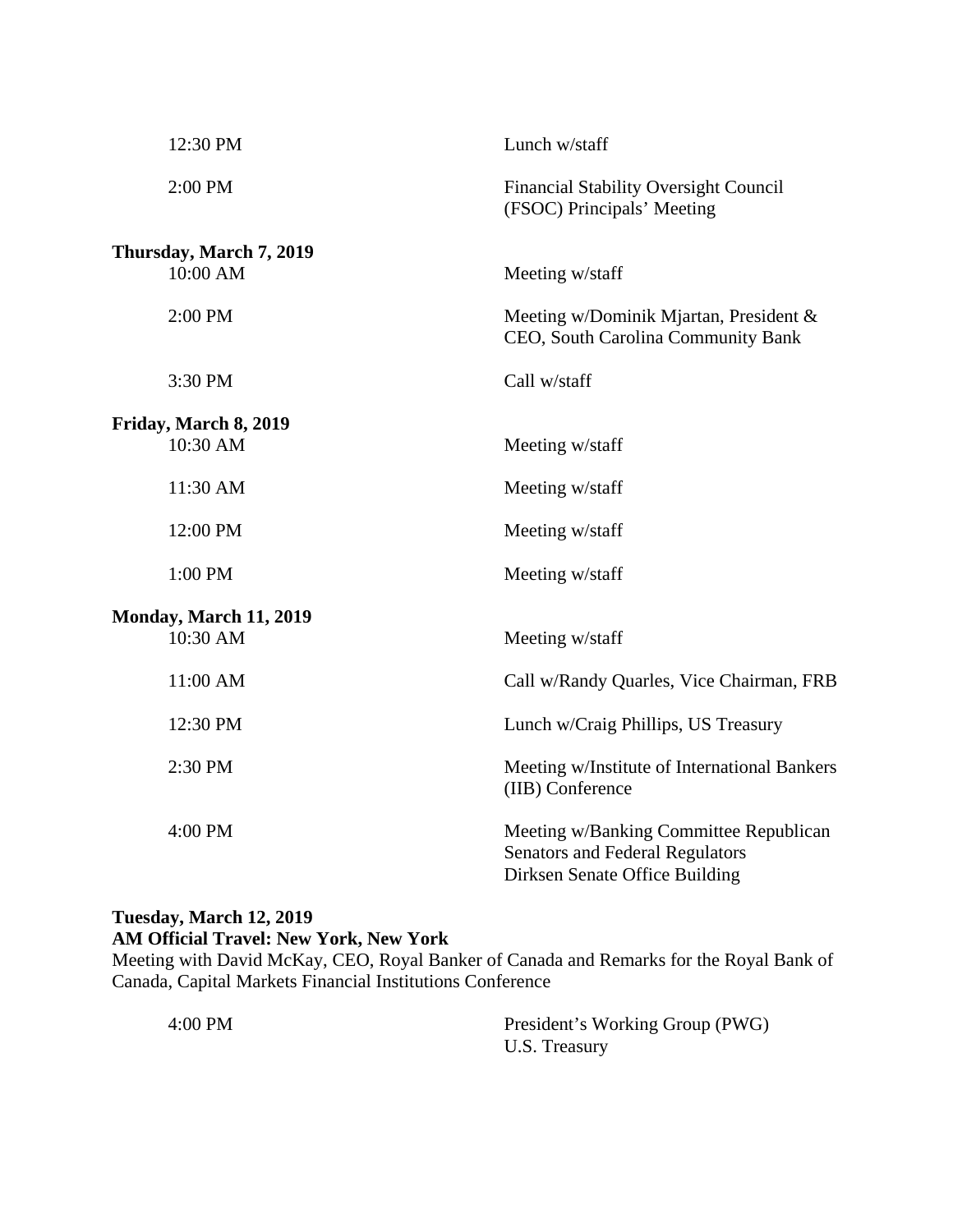| Wednesday, March 13, 2019            |                                                                                                                                                                         |
|--------------------------------------|-------------------------------------------------------------------------------------------------------------------------------------------------------------------------|
| 9:30 AM                              | Interagency call w/Randy Quarles, Vice<br>Chairman, FRB, Joseph Otting, Comptroller<br>of the Currency, OCC                                                             |
| 10:00 AM                             | Meeting w/Faith Bautista, National<br><b>Diversity Coalition</b>                                                                                                        |
| 11:00 AM                             | Meeting w/staff                                                                                                                                                         |
| 12:00 PM                             | Lunch w/staff                                                                                                                                                           |
| 1:30 PM                              | Meeting w/Rebeca Romero Rainey, Chief<br>Executive Officer, Karen Thomas, Senior<br><b>Executive Vice President, Independent</b><br><b>Community Bankers of America</b> |
| 3:00 PM                              | Visit w/Congresswoman Maxine Waters                                                                                                                                     |
| 4:30 PM                              | Call w/Randy Quarles, Vice Chairman, FRB                                                                                                                                |
| Thursday, March 14, 2019<br>10:00 AM | Meeting w/European Banking Federation                                                                                                                                   |
| 11:30 AM                             | Interview w/Los Angeles Metropolitan<br>Statistical Area (MSA): Owning a Piece of<br>America on Spectrum News                                                           |
| 12:00 PM                             | Luncheon Speaker: National Division<br>Coalition (NDC) Town Hall Meeting                                                                                                |
| 1:45 PM                              | Call w/John Dugan                                                                                                                                                       |
| 2:00 PM                              | Meeting w/California Reinvestment<br>Coalition (CRC)                                                                                                                    |
| 3:00 PM                              | Meeting w/Noah Breslow, CEO,<br><b>OnDeck Capital</b>                                                                                                                   |
| 4:00 PM                              | Meeting w/Kenneth Bentsen, Rob Toomey<br>and Joseph Seidel, Securities Industry and<br>Financial Markets Association (SIFMA)                                            |
| Friday, March 15, 2019<br>9:30 AM    | Meeting w/staff                                                                                                                                                         |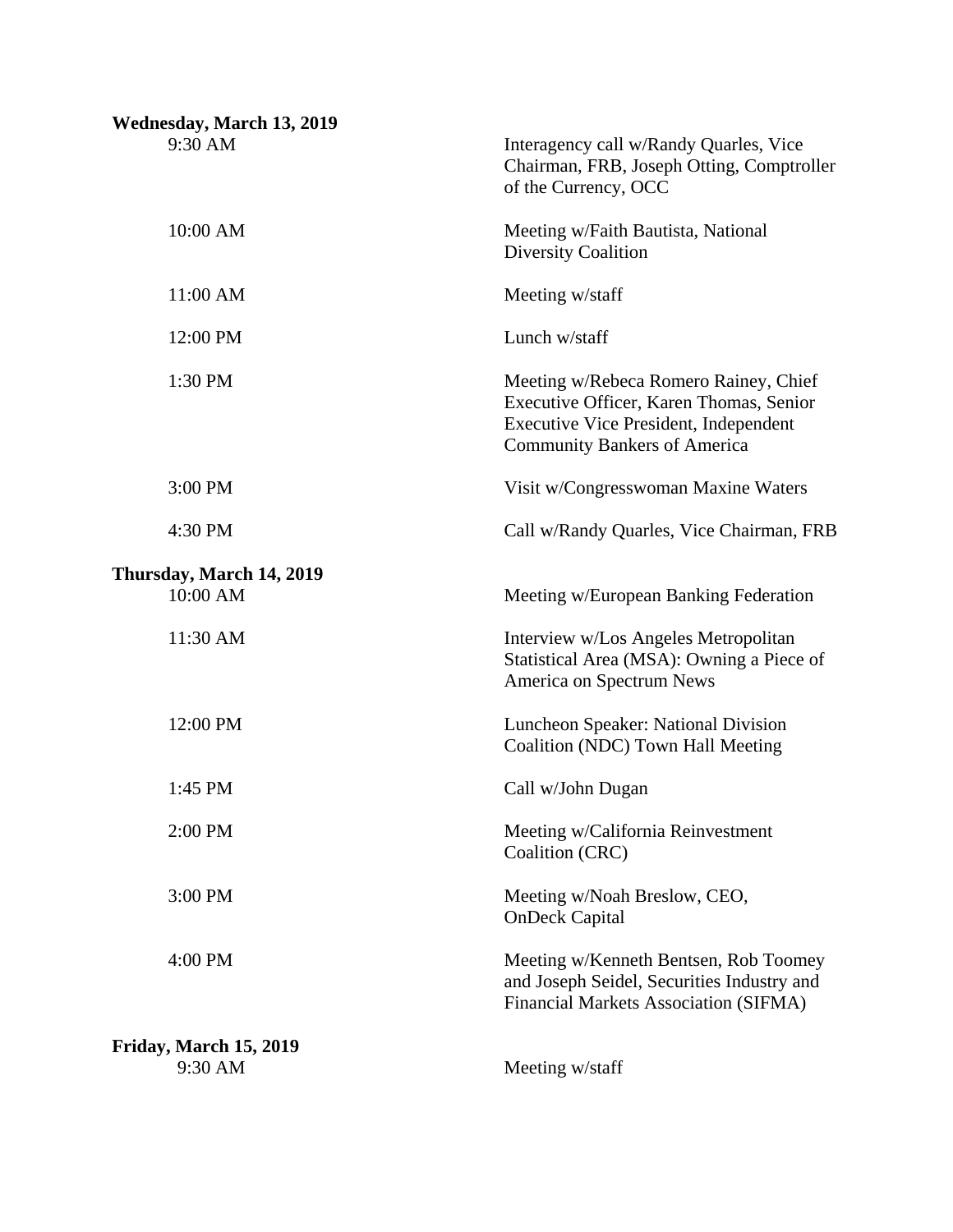| 10:30 AM                              | Meeting w/staff                                                                                                         |
|---------------------------------------|-------------------------------------------------------------------------------------------------------------------------|
| 11:45 AM                              | Lunch w/staff                                                                                                           |
| 12:45 PM                              | Meeting w/staff                                                                                                         |
| Monday, March 18, 2019<br>10:30 AM    | Meeting w/staff                                                                                                         |
| 12:00 PM                              | Lunch w/staff                                                                                                           |
| 2:00 PM                               | Meeting w/staff                                                                                                         |
| 4:30 PM                               | Meeting w/staff                                                                                                         |
| Tuesday, March 19, 2019<br>10:00 AM   | Meeting w/staff                                                                                                         |
| 2:00 PM                               | Provide remarks on the Unveiling of<br>Maggie Walker Portrait                                                           |
| 3:30 PM                               | Meeting w/Nancy Foster, President, Risk<br>Management Association (RMA) and<br>Bernie Mason, Regulatory Affairs Liaison |
| 4:00 PM                               | Meeting w/staff                                                                                                         |
| Wednesday, March 20, 2019<br>10:00 AM | Meeting w/Martin Gruenberg,<br><b>FDIC Director</b>                                                                     |
| 11:30 AM                              | Meeting w/Doug Peterson CEO, Courtney<br>Geduldig, Justin Daly, S&P Global                                              |
| 12:15 PM                              | Lunch w/staff                                                                                                           |
| 2:00 PM                               | Meeting w/staff                                                                                                         |
| 4:30 PM                               | <b>BSA Principals Meeting</b>                                                                                           |
| Thursday, March 21, 2019<br>8:30 AM   | Interview w/Maria Bartiromo, Fox News                                                                                   |
| 9:30 AM                               | Meeting w/staff                                                                                                         |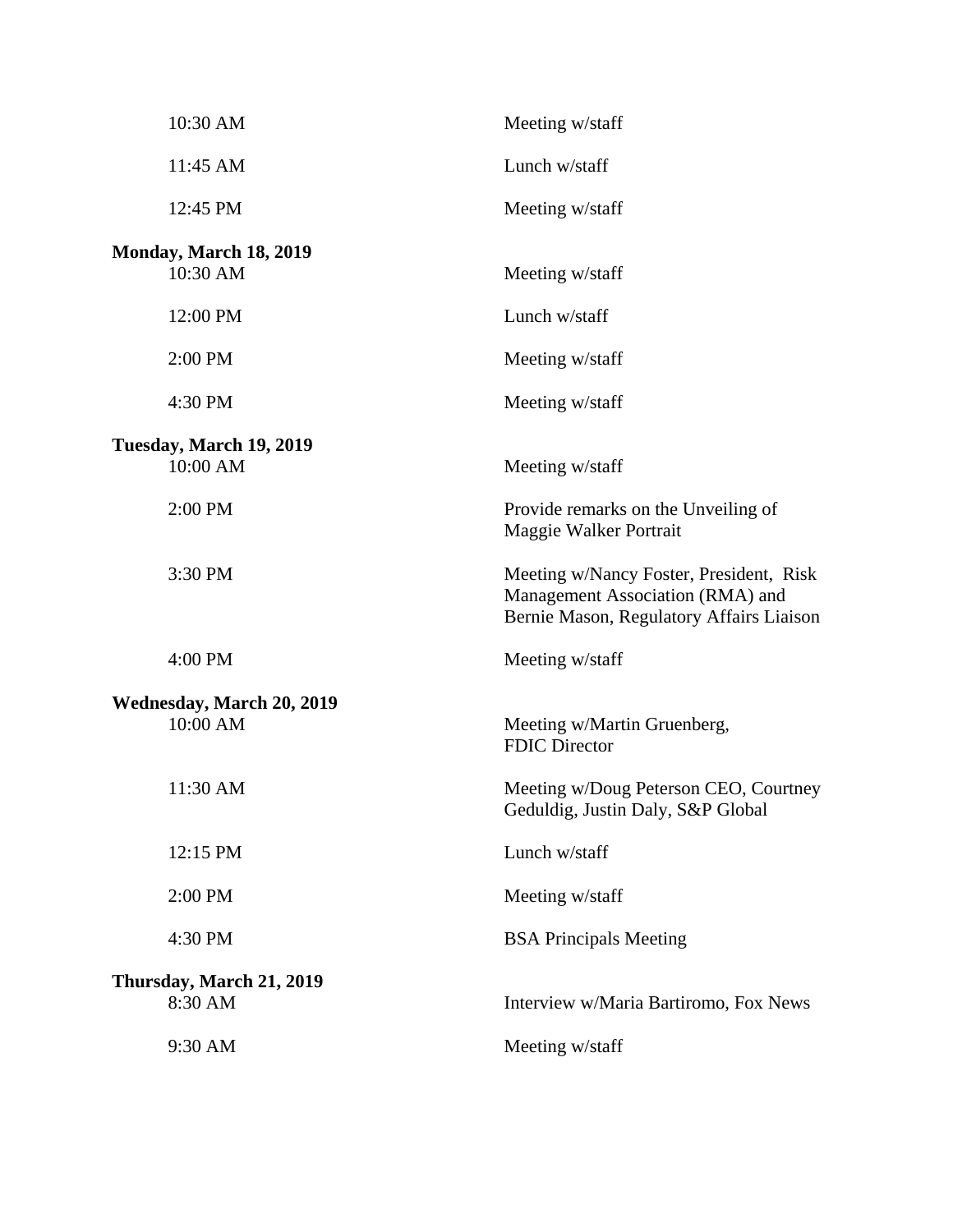## **PM Official Travel Charlotte, North Carolina**

Attend reception and give remarks at the 2019 Dinner for the Banking Institute

| Wednesday, March 22, 2018            |                                                                                                                                                                                       |
|--------------------------------------|---------------------------------------------------------------------------------------------------------------------------------------------------------------------------------------|
| 11:00 AM                             | Meeting w/staff                                                                                                                                                                       |
| 1:00 PM                              | Interagency call w/Randy Quarles, Vice<br>Chairman, FRB, Joseph Otting, Comptroller<br>of the Currency, OCC                                                                           |
| 1:30 PM                              | Meeting w/staff                                                                                                                                                                       |
| 2:00 PM                              | <b>Staff Member Farewell</b>                                                                                                                                                          |
| Monday, March 25, 2019<br>12:00 PM   | Lunch w/staff                                                                                                                                                                         |
| 2:00 PM                              | Meeting w/Jim Wigand, Jim Milstein,<br>Millstein & Co., LP, and Arjay Jensen,<br><b>Guggenheim Partners</b>                                                                           |
| 3:00 PM                              | Visit w/ Congressman Blaine Luetkemeyer                                                                                                                                               |
| 4:30 PM                              | Meeting w/staff                                                                                                                                                                       |
| Tuesday, March 26, 2019              |                                                                                                                                                                                       |
| 10:00 AM                             | Federal Financial Institutions Examination<br>Council (FFIEC) Meeting                                                                                                                 |
| 12:00 PM                             | Lunch w/staff                                                                                                                                                                         |
| 1:30 PM                              | Meet w/staff                                                                                                                                                                          |
| 2:30 PM                              | Meeting w/Financial & Banking Information<br>Infrastructure Committee (FBIIC) and<br><b>Financial Services Sector Coordinating</b><br>Council (FSSCC), U.S. Department of<br>Treasury |
| Wednesday, March 27, 2019<br>9:30 AM | Meeting w/staff                                                                                                                                                                       |
| 11:00 AM                             | Meeting w/staff                                                                                                                                                                       |
|                                      |                                                                                                                                                                                       |